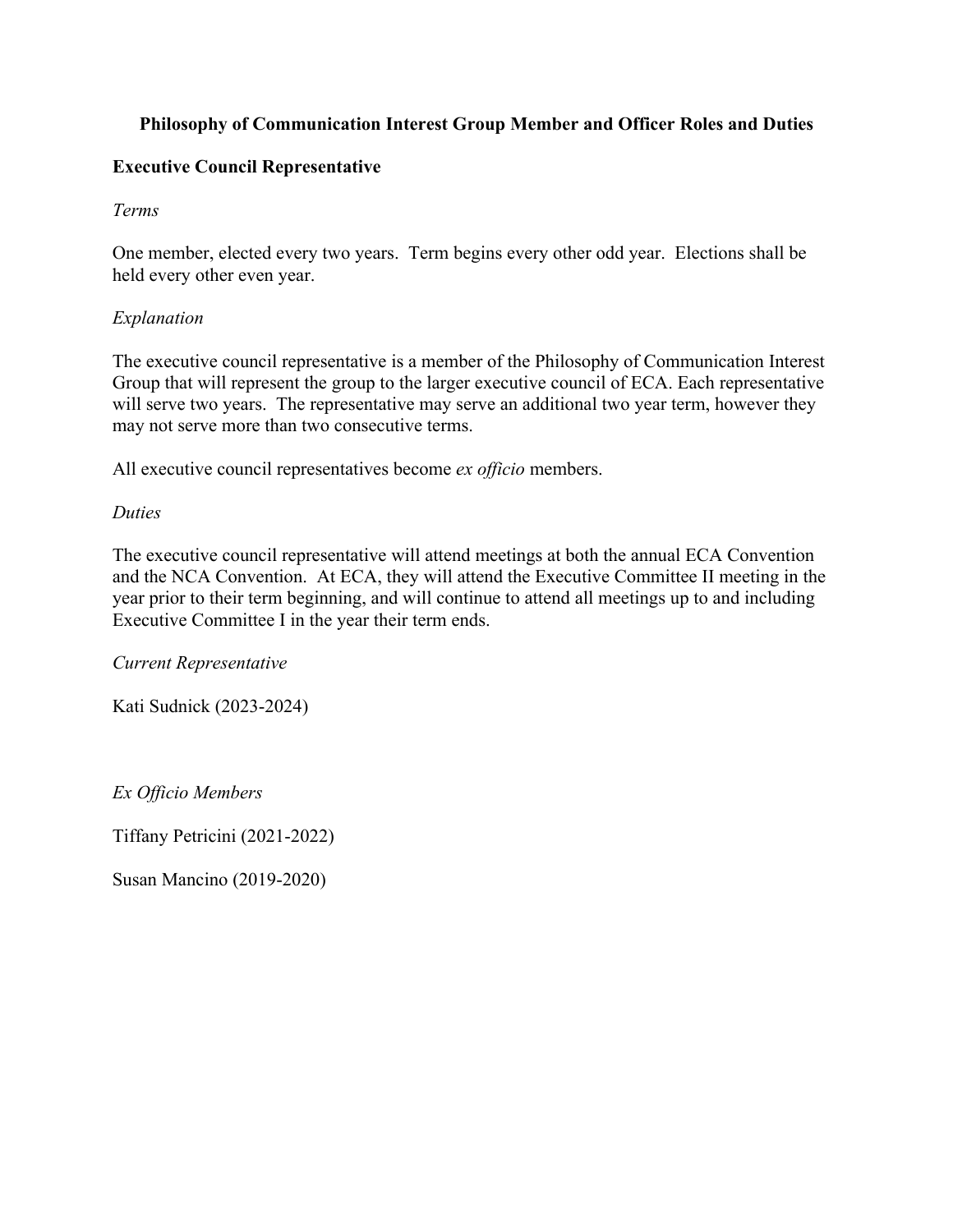### **Chair/Planner**

#### *Terms*

The chair serves a one year term. The chair is not elected but instead moves into the position from Vice Chair in the previous year.

#### *Explanation*

The chair serves as the head of the interest group.

#### *Duties*

The chair shall preside at the business meetings of the interest group, shall plan the program for the interest group to be featured at ECA's next annual meeting, shall attend all meetings of the nominating committee of ECA scheduled by the ECA First Vice President, and shall discharge the duties normally adhering to this position. The chair is responsible for communicating with the executive committee and forwarding all group records and documents. The Chair also shall report the election results to the executive committee following the annual interest group business meeting. The chair shall review the by-laws and interest group documents in the year in which they serve and update as needed.

*Current Chair*

Matthew Mancino (2022)

*Past Chairs*

Ryan McCullough (2021)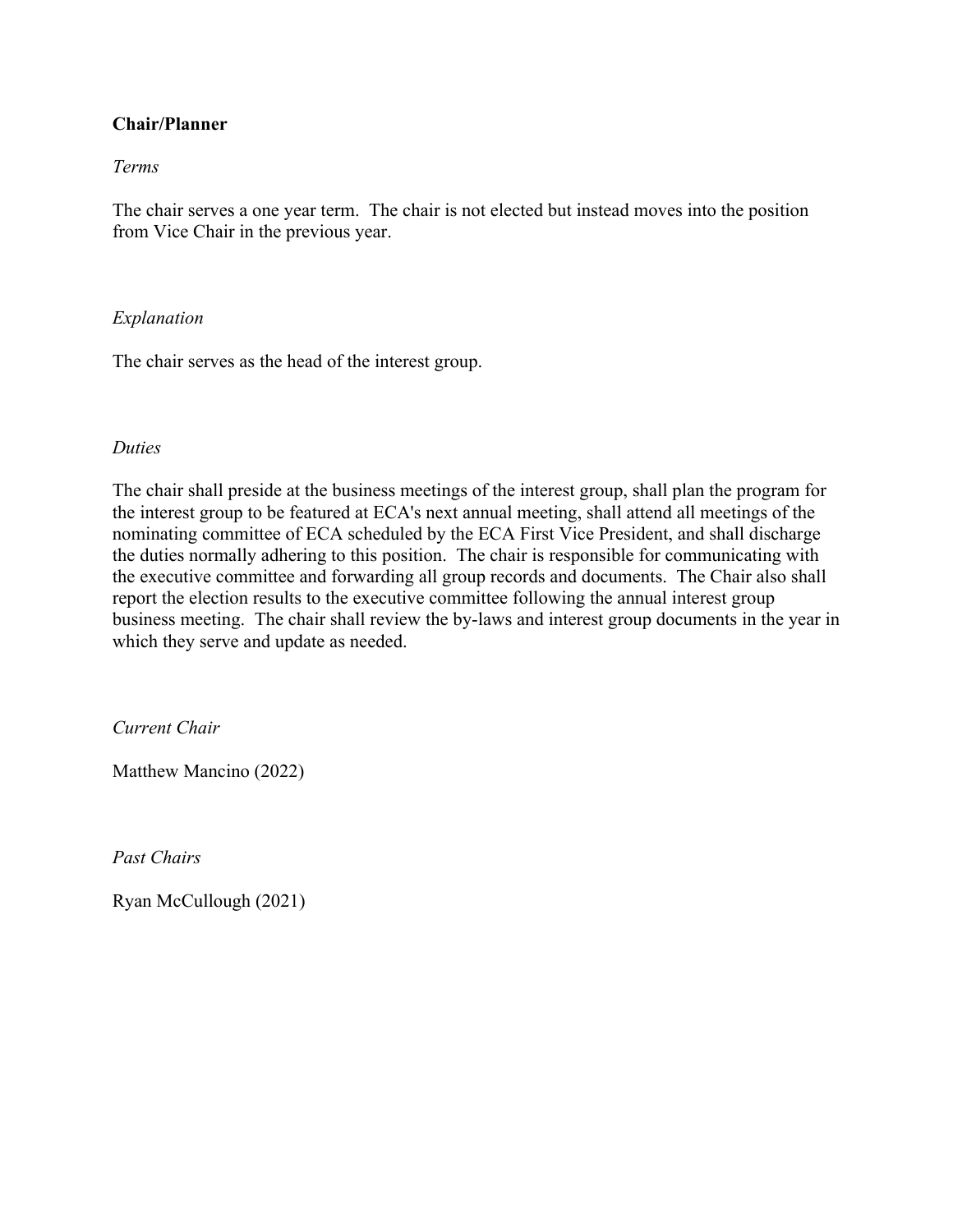# **Vice Chair**

### *Term*

The Vice Chair serves a one year term. The Vice Chair is not elected but instead moves into the position from Vice Chair Elect in the previous year.

### *Explanation*

The Vice Chair is the subordinate to Chair, serves in the Chair's absence, and has specific duties listed below.

#### *Duties*

The Vice Chair shall plan the program for the interest group at the annual meeting of ECA to be held two years from the date of the officer's election, shall attend all meetings of program planners scheduled by the ECA First Vice President-Elect in the year following the officer's election, and shall discharge the duties normally adhering to this position. These duties include undertaking special assignments delegated by the interest group chair and assuming the role of chair should the duly constituted chair be unable to perform the requisite duties of that office

*Current Vice-Chair*

Tiffany Petricini (2022)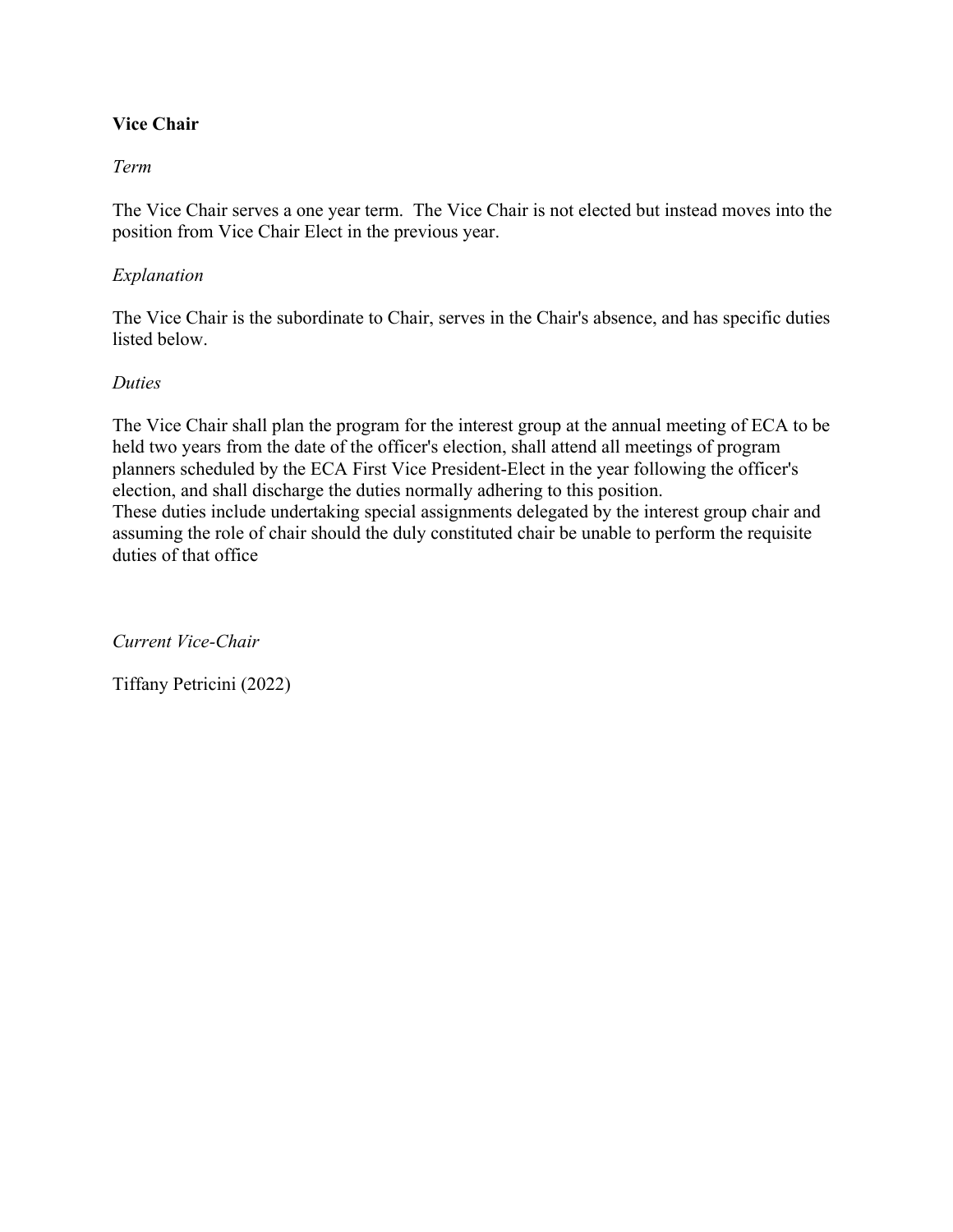# **Vice Chair-Elect**

# *Term*

The Vice Chair-Elect serves a one-year term. The Vice Chair-Elect shall be elected yearly.

# *Explanation*

The Vice Chair-Elect is the incoming Vice Chair.

### *Duties*

The vice chair-elect shall plan the program for the interest group at the annual meeting of ECA to be held three years from the date of this officer's election.

*Current Vice Chair-Elect*

Ozum Sayrak (2022)

### **Secretary**

*Term*

The secretary serves a three-year term.

### *Explanation*

The secretary serves as the interest group's record keeper.

#### *Duties*

The secretary shall be responsible for maintaining a written record of the business meetings of the interest group held at the annual meeting of ECA in the year following this officer's election. It shall also be the responsibility of the secretary to maintain a record of attendance. The secretary shall be responsible for transmitting these records to the chair within a reasonable period following the business meeting of the interest group, but no later than the deadline for program submissions established by the interest group and ECA.

*Current Secretary*

Sarah Deiulius (2022)